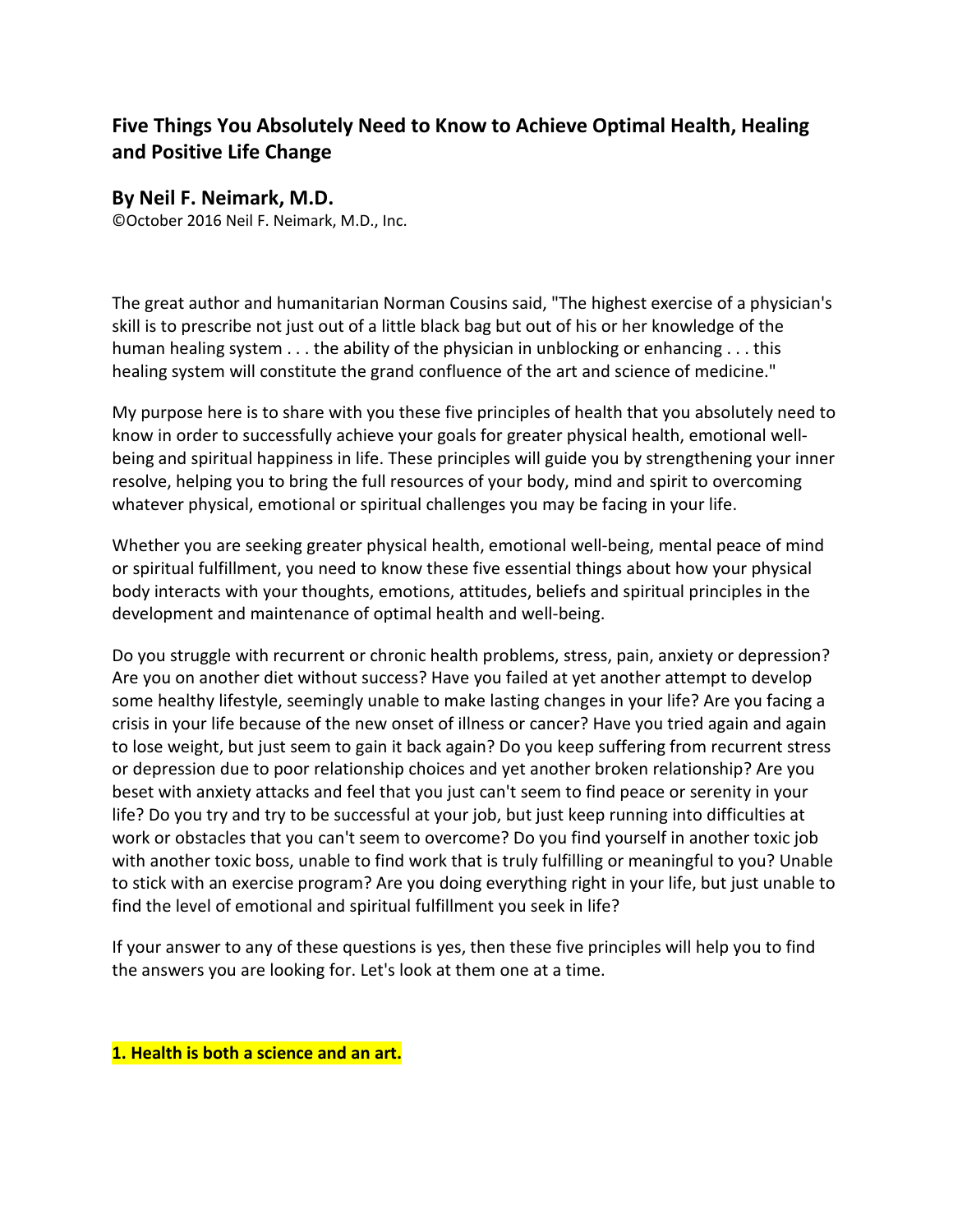When it comes to achieving any health goal, it is necessary to understand that there is a science to medicine and there is an art. Another way of saying this is that there is a level of mastery and a level of mystery. In other words, there are unknown factors in the healing equation. What does this mean? Norman Cousins answers this question best, when he says, 'not every illness can be overcome, but there is always a margin within which life can be lived with meaning and even with a certain measure of joy, despite illness.'

To increase your capacity to fight off disease, you must reach out for the best that medical science has to offer, but realize that this may not be enough. So what are you supposed to do if your doctor and medical science does not have the answers you are looking for?

The answer is simple, but not easy: you must reach within to mobilize your own internal resources for healing. This is particularly difficult to believe, in this day and age when we have come to rely so heavily on medication and technology to cure all that ails us. But, in fact, technology will never solve the level of mystery and individual uniqueness when it comes to health and healing. More than ever, you need to be able to know how to reach within yourself and mobilize your own internal resources for healing.

There is no shortcut to health. There is no magic diet, no silver bullet, no magic pill or shot that will make you well. You must rely on the best that science has to offer, but simultaneously, it is critical that you go within yourself and mobilize your body's own internal resources for healing.

What are your internal resources for healing? You have a number of them. First and foremost is your healing system, your body's own inner voice of wisdom that takes care of the majority of your problems without you ever being aware of it. It is the force that heals your minor cuts and scrapes and fights off minor infections.

Second is the force of your will. Your will power is among the greatest forces known to humankind and many people who shouldn't be alive today are because of the strength of their will and determination.

The third resource for healing is what is called your Inner Healer, which really represents your connection to the forces of your soul. This represents a connectedness to God or a higher power, and contains the collective wisdom, understanding, knowledge and love of the ages. Your Inner Healer represents a source of divine wisdom that gives you insight, a sense of purpose, direction and meaning in life. It represents the ultimate connection to why you are here and what you are supposed to be doing with your life.

What is the fascinating part of all this? That you really do have within you these amazing internal resources for healing. You will learn more about this later, but for now, realize that no external treatment works unless in some way, it activates your own internal healing system. The great Yale author and surgeon, Bernie Siegel, M.D. says, 'I cut into the body and rely on it to heal. I don't have to yell into the wound and tell it how.'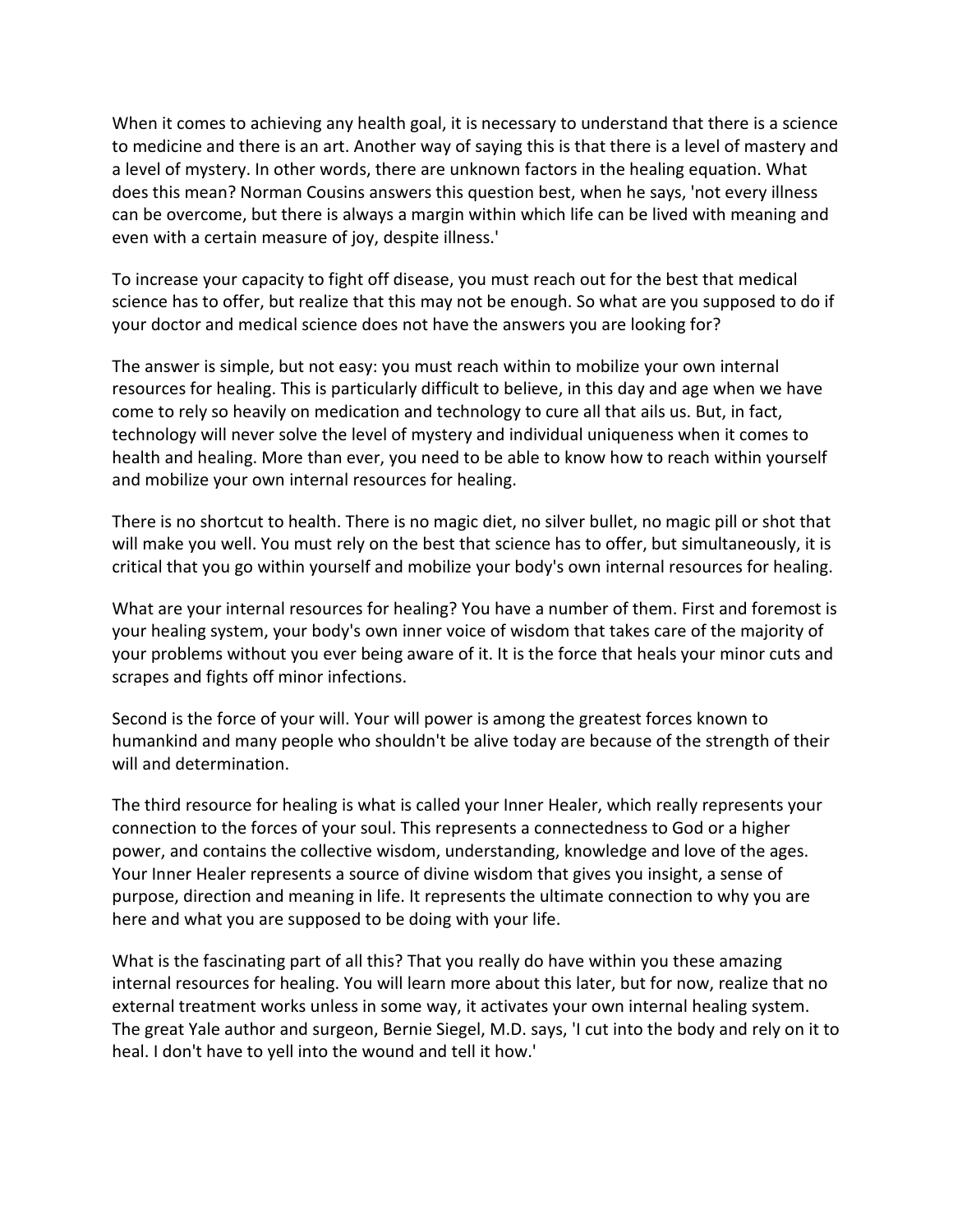This is true, not only for your physical health, but also your emotional health as well. Therapy and medication may help alleviate your anxiety or depression, but unless you go within yourself and find out what is most true and authentic for you, you will never fully heal. You will only put a band-aid on your emotional pain and the wound will re-express itself over and over again in poor relationship choices, unfulfilling jobs, excess weight, inappropriate anger, drinking too much and recurrent patterns of negativity, depression and despair.

Your healing system protects more than your physical body, it also is there to help heal your emotional body as well. When your actions and behaviors are in alignment with who you really are as a person, and what you really believe, then the emotional healing will begin. But no therapist, no Prozac, no St. John's Wort is going to give you peace of mind, unless you go within yourself and find the place of peace and serenity that already exists within you.

Intellectually, the same is true. There is no intellectual accomplishment you can make that will bring you happiness, if your actions are out of alignment with who you are and what you believe as a person. You may have great skills and technical, creative abilities, but if you do not find a meaningful path through which to express these gifts in life, you will end up unhappy, unfulfilled, unsatisfied and without true mental peace of mind.

Spiritually, you have a healing system as well. Our soul carries within it the collective wisdom, understanding and knowledge of the ages. The gifts of the soul are available to each and every one of us, but we must know how to seek them out through meditation, prayer and right living. Without the ability to go within and find the source of true meaning and purpose in life, you will go from guru to guru, religion to religion, personal growth seminar to personal growth seminar, always looking for that something else.

There is a wonderful story told by Rabbi Menachem Schneerson (adapted from the book Toward a Meaningful Life: The Wisdom of the Rebbe Menachem Mendel Schneerson; Adapted by Simon Jacobson; Copyright 1995 by Vaad Hanochos Hatmimim; William Morrow and Company, Inc. New York; p. 13) that illustrates the power of our soul.

A great Master once asked one of his gifted students to encourage his fellow classmates to pursue not only their academic studies but also their spiritual studies - so that they could learn the importance of improving their character and practicing good deeds.

The student replied that his schedule was too full and he couldn't possibly do it. Then, he looked at the Master and realized that the Master's schedule was far busier than his own.

Realizing his dilemma, he asked the Master, 'How do you do it Master? How do you have the strength and stamina to work as hard as you do?'

The Master replied, 'Every person has both a body and a soul. It is like a bird and its wings. Imagine if a bird were unaware that its wings enabled it to fly, they would only add an extra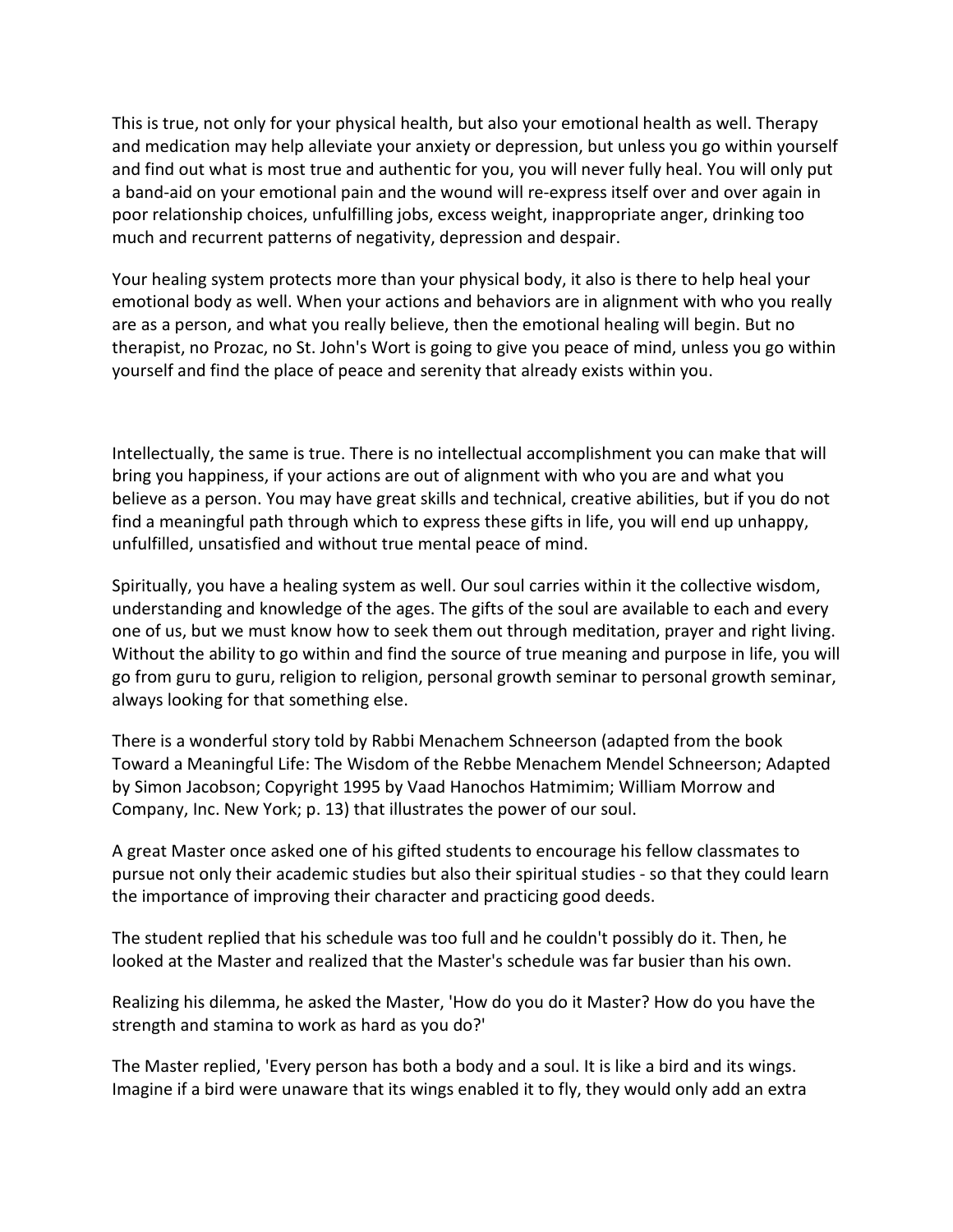burden of weight. But once it flaps its wings, it lifts itself skyward. We all have wings -- our soul -- that can lift us as high as we need go. All we have to do is learn to use them.'

Maximizing your potential for true happiness and success in life requires that you learn to tap into, and utilize the power of your soul. You must learn how to lift your wings, so that you can fly upward toward becoming the kind of person you want to become in life.

To summarize principle #1, you have learned that in order to achieve lasting health and happiness physically, emotionally, intellectually and spiritually you must know how to go within yourself and cultivate an inner life. Your inner life is about your level of awareness and consciousness a level of your soul. When you begin to live a life connected to your inner source of spiritual strength, wisdom and guidance, you can truly begin to heal yourself and achieve the life that you have always dreamed of.

Now, let's look at principle #2.

#### **2. Health is more than the absence of disease.**

Now that you understand that you have within you a source of inner strength, inner wisdom and inner healing, it is important to realize that your physical health does not occur in a vacuum. In fact, it occurs in the larger context of your mental, emotional and spiritual health. While, in any given medical condition, there is no guarantee of a physical cure, what is always available to you is a sense of wholeness, acceptance (of self and others) and inner peace. Healing, in fact, is the process of moving towards wholeness, affirming life and living fully. If you seek only to be free of illness, you will never realize your full capacity for health and healing. If, on the other hand, you learn to the best of your ability to be happy no matter what crisis or situation you face, then you will always be happy.

Alternative healer and author Richard Moss, M.D. says it best: '. . . healing is not for the sick alone but for all humankind. . . In the end, healing must be a ceaseless process of relationship and rediscovery, moment by moment.' This means that you must honor the process of getting well and healing, no matter where you happen to be physically in terms of your health. When you learn how to find emotional fulfillment and spiritual serenity no matter what physical illness or challenge you are facing, then you are on the road to true happiness and healing.

Does this mean that you pretend to be strong, happy or optimistic even when you are feeling weak, sad and pessimistic? No. Pretending to be anything is not the answer. Developing the strength of character and mature optimism required to accomplish your goals and overcome unhealthy habits does not come from pretending. It comes from squarely facing your difficulties, hurts, disappointments and fears in life and acknowledging your limitations. This means seeking help from others who may have a better point of view or be able to give you some guidance to help you through. But, as they say, 'the only way out is through.' You must acknowledge and feel your pain, hurt, fear and disappointment in order to get through it to the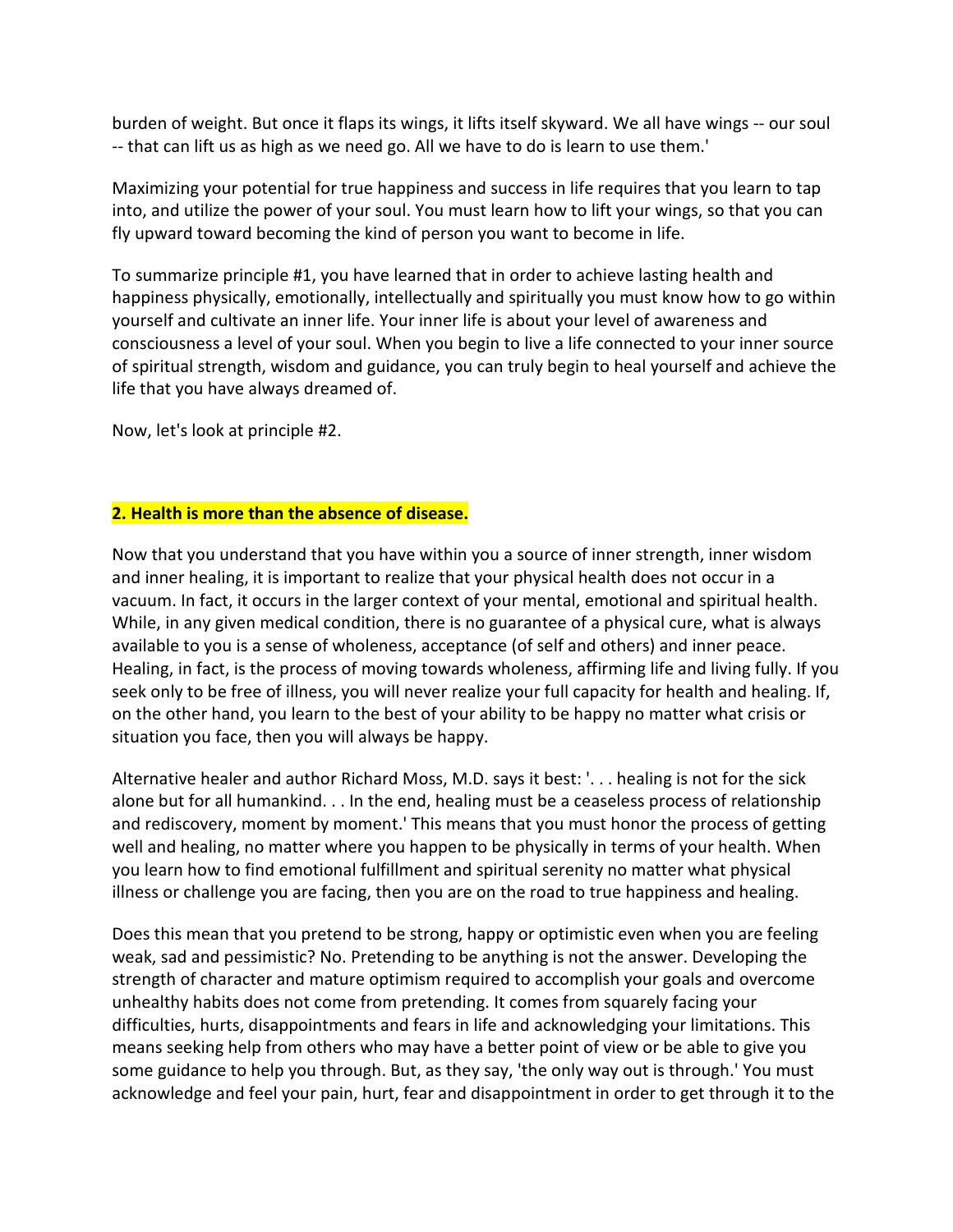other side. You cannot push it away and just cross your fingers and hope that it will not come back. By honestly acknowledging your fears and your failures, they become the psychological weights that bring you greater strength and power. This is how you transform the difficulties and crises in your life into opportunities for growth, change and happiness.

Optimal health means that you are not only physically free of illness, but also emotionally happy most of the time, with a general sense of peace of mind and fulfillment in life. There are many people who have no identifiable physical illness, but are emotionally a wreck in their lives, and eventually, their body will usually manifest this hidden emotional and/or spiritual stress as physical illness.

Look at figure #1 below.



Figure 1: The Health/Illness Continuum

In this diagram, your physical health is represented by the large double sided arrow -- with 'absence of disease' right in the middle, optimal physical health to the right, and premature disease or illness to the left. Now notice the two large signs on either side of the big arrow: these represent the 'healing direction' in which you are facing.

What is of most concern in terms of healing is not only where you are on the health continuum, but in which direction you are facing. For the most part, if you are facing 'the healing direction' you will experience greater calm, peace of mind and happiness in your life, no matter how your physical health is. If you are facing 'the illness direction' you may be enjoying good physical health, but inside you will be experiencing distress, a sense of isolation or emptiness and feelings of inner chaos or turmoil.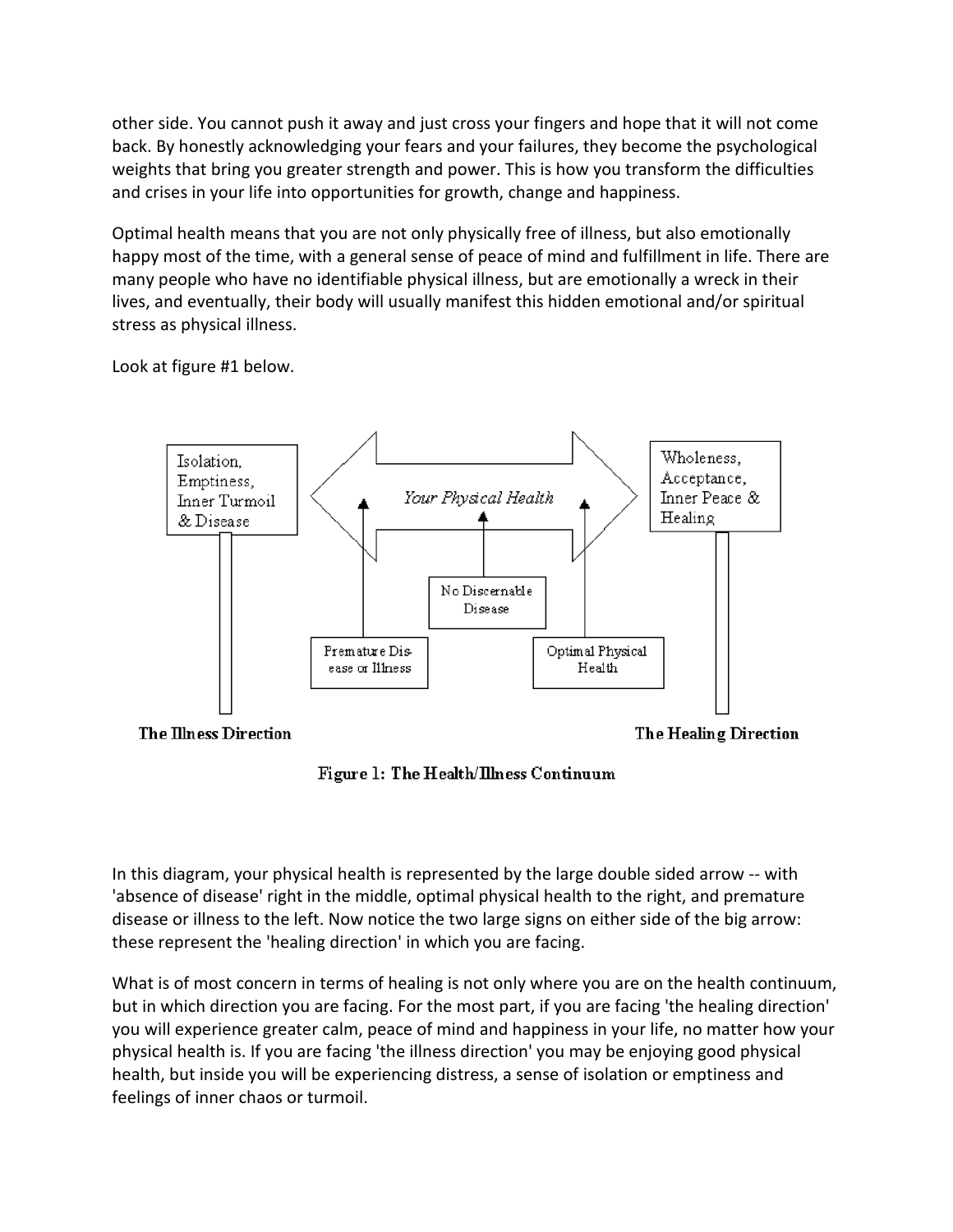What we have learned from Elizabeth Kubler Ross, M.D. in her work on death and dying is that some of the greatest healing happens in and around the time of illness or death. How can this be so? Because healing has to do with the direction you are facing and not with where you are on the health continuum.

You can be near premature death and if you adopt a change in attitude and turn directions to face the right, you will eventually begin to experience greater healing in your life. What does healing mean in this case? It means greater wholeness, acceptance (of self and others), inner peace, fulfillment and serenity.

Likewise, you may be experiencing wonderful physical health, but if your mental attitude is bad or your emotional life is negative, you may be at the right side of the continuum facing toward the left, i.e. facing the land of isolation, emptiness, inner turmoil and dis-ease. So it is critical to understand that in the big scheme of things, the direction you are facing is as vital to your healing as is the point at which your physical body is on the health continuum.

Does this mean that a change in direction will heal your physical body? Unfortunately, there are no guarantees in life. But what you can be certain of is that if you want to maximize your body's own ability to heal and maximize your physical as well as mental and spiritual healing, you must turn towards the right and face the healing direction.

There is no other way to maximize your body's ability to heal. You must find a sense of wholeness, acceptance and inner peace emotionally before you can completely heal physically. What are we saying? We are saying that your emotional and spiritual choices affect you on a deeply physical level. This is why no physical change is lasting, no diet works, no exercise program succeeds unless you have aligned your mental attitudes and beliefs with your behavioral choices.

Now, that you understand the importance of your emotional, behavioral and spiritual choices in life, let's look at principle #3.

### **3. Physical health or illness is only the tip of the iceberg.**

To put things into even more perspective in helping you understand the relationship between your physical health and your lifestyle choices, psychological choices and spiritual choices, take a look at figure #2 (The Iceberg Model, developed by John Travis M.D. in his powerful book, The Wellness Workbook.) below.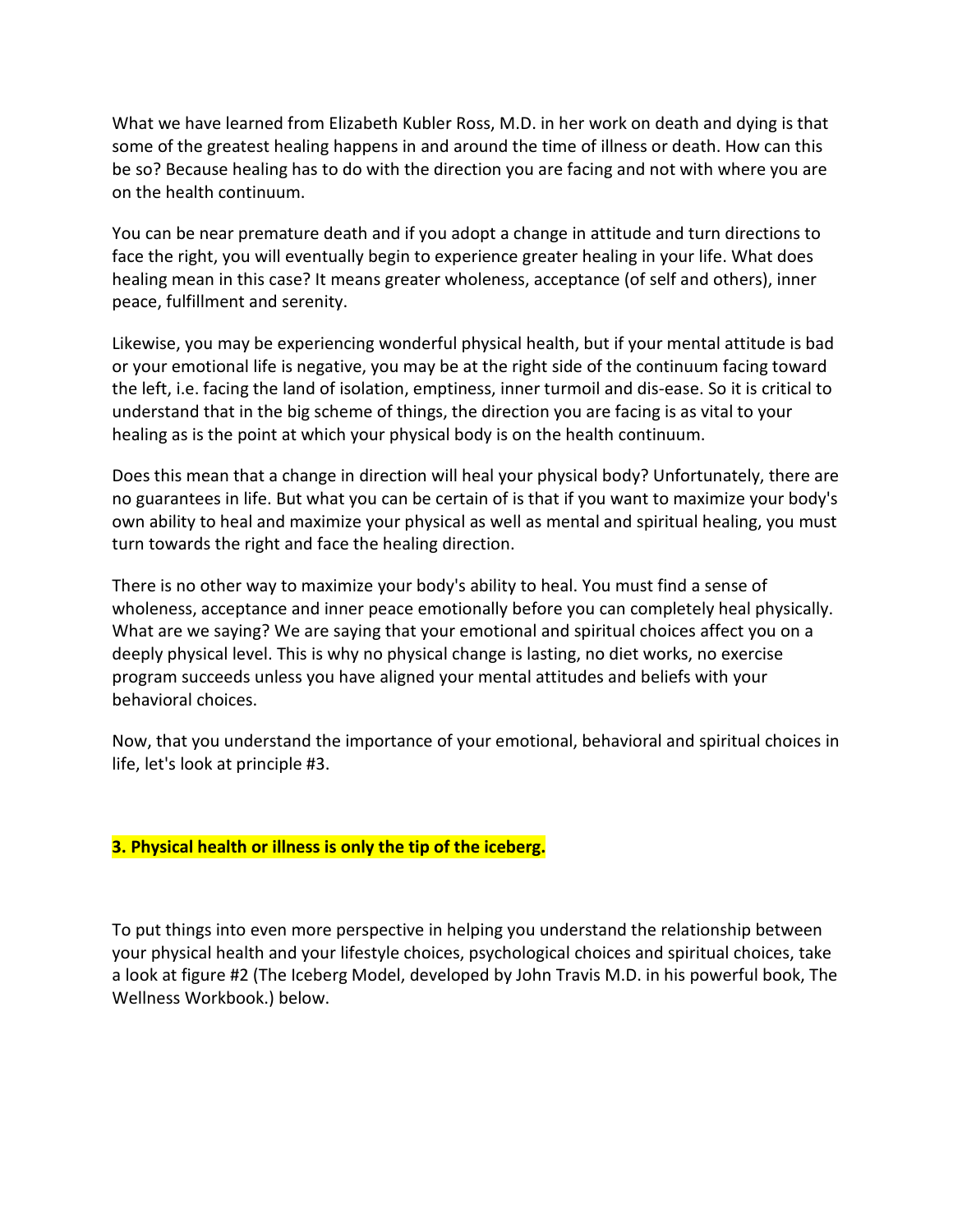

Figure #2: The Iceberg Model (John Travis, M.D.)

This model teaches us that in order to achieve optimal physical health, you must look beneath the surface of your physical body and it's biochemistry to the lifestyles choices, psychological choices and spiritual choices that form the very foundation of your physical health and wellbeing.

In other words, your physical body does not function in a vacuum, but is intimately connected to your behavioral choices in life, your emotions, thoughts, attitudes and beliefs as well as your sense of purpose or meaning in life. How is this so?

We now know that the human body has multiple areas of connection between the invisible realm of thought, feeling, attitude and belief and our physical health. Bernie Siegel M.D. says it most succinctly when he says that 'your thoughts and feelings are chemical.'

In other words, every thought and feeling you have is translated into chemical messenger molecules: known as neuropeptides, neurotransmitters and steroid-based hormones. These three groups of compounds are called ligands, which comes from the root ligare, 'to bind,' meaning that they bind the invisible world of thought and feeling with the physical world of flesh and bone. This is the same root word that religion comes from, i.e. because religion 'binds' us to something greater than ourselves.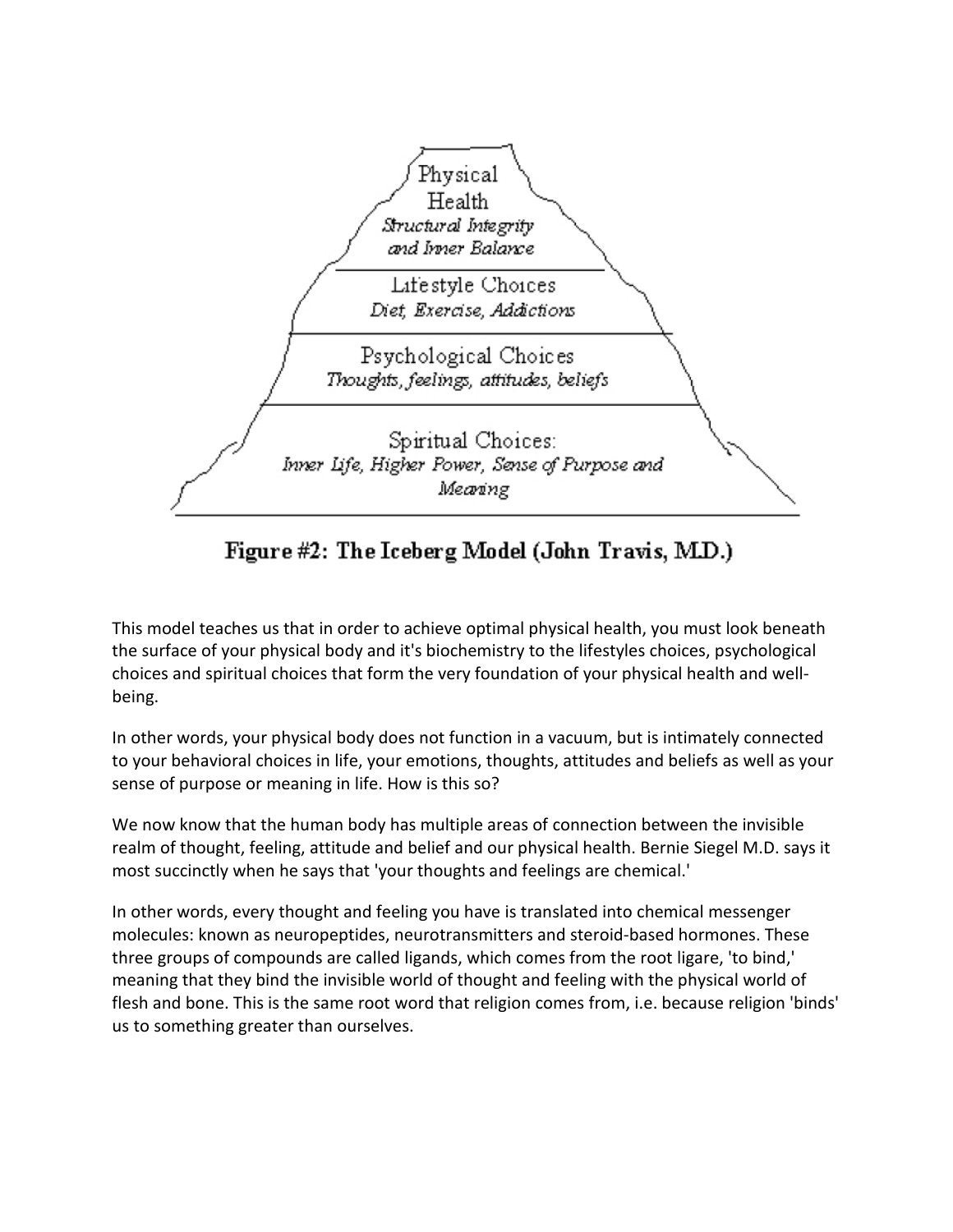When you begin to truly understand that your physical health is supported by your lifestyle choices, your psychological choices and your spiritual choices, you begin to understand why trying to solve a physical problem with only physical solutions is limited at best.

Let me give you an example of how important this model is.

Let's say you are suffering from high cholesterol and you just can't get it together to follow a proper diet, exercise or stick to a medication plan. You just can't give up those French fries and your stressful life style is on a runaway course towards overwork, underplay and burnout.

One day, you develop symptoms of chest pain and have enough sense to go to your doctor, who, after a thorough examination, gives you some medication to lower your blood pressure and some nitroglycerin tablets in case you get chest pain. You stick to the program for a while, but you don't follow your doctor's advice about reducing your stress, giving up fatty foods and getting an exercise program together.

Eventually, you develop worsening heart disease and unfortunately experience increasing chest pain (angina) and narrowing of your arteries. You see the cardiovascular surgeon and guess what she says, 'No problem, we can operate!'. So, the surgeon operates, opens up your arteries and voila, you feel better for a while. But you continue to eat your French fries, stress out at work, forget about your cholesterol lowering program and fail to get the exercise you need. Eventually your arteries clog up again and this time, you don't make it off the operating table.

When the doctor fills out your death certificate, it will read: 'Patient died of cardiorespiratory arrest with advanced atherosclerotic heart disease.' What's the real truth? The death certificate could just as easily have read 'Cause of death: French fries and stress.'

In today's high tech world, this is a real problem. We doctors have such wonderful medications, technologies and surgeries that we all too quickly silence the voice of the body. What's the problem you say? It's that the chest pain was a cry for help. And what did we do with this cry for help? We shut it up and turned it off with medications and surgery.

Where did this cry come from? It came from your inner wisdom or what the great Harvard physiologist Walter Cannon, M.D. calls the 'wisdom of the body.' What we too often do today with medication and surgery is simply silence this powerful voice without listening to what it's saying. The chest pain was more than a symptom, it was a cry for help from the body, a cry for something to change in order to reduce the stress on the body. But we have become fantastic at silencing these voices, instead of listening to them.

In order to achieve optimal health and lasting health, you must learn to identify and listen to the powerful voice of wisdom within you. You must get in touch with 'the wisdom of your body.' In so doing, you will find that not only is there a voice for your body, there is also a voice for your soul. What does the voice of your soul cry out to tell you? It cries out to help guide you in making the right decisions for your health, for your life, for your career, for your spiritual happiness and for your overall sense of purpose and meaning in life. Learning how to listen to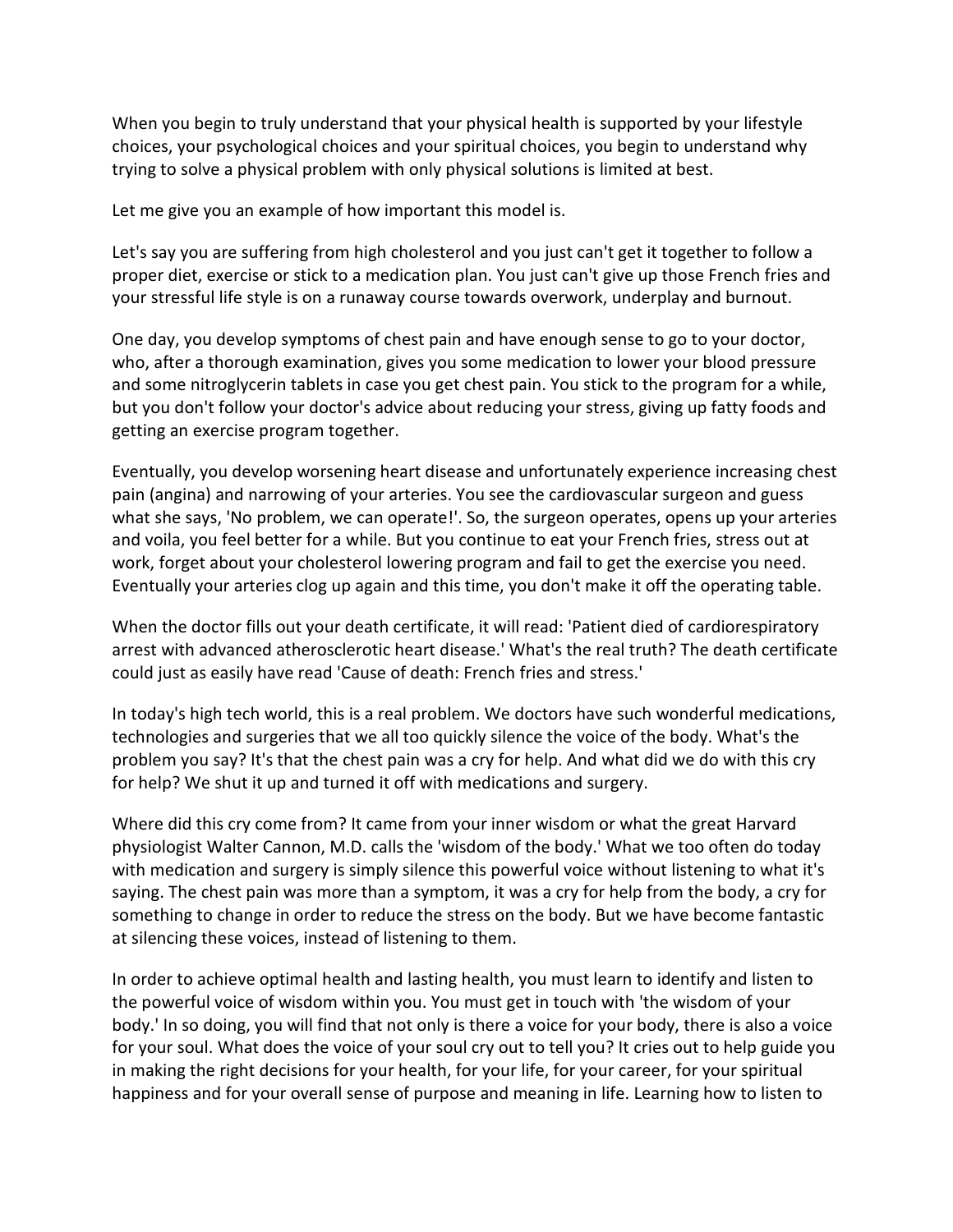this voice is the very essence of 'contacting your Inner Healer,' which we will discuss momentarily.

Norman Cousins said it well, when he said, 'We expect the surgeon's knife or the prescription pad to replace the personal discipline required to maintain good health.' Nothing can replace the vital importance of this inner voice within each and every one of us. You must, in order to achieve maximum health, happiness and fulfillment in life, learn how to listen to this inner voice, this inner healer, and draw upon it's wisdom.

Now that you are beginning to understand the importance of the wisdom and guidance that lies within your body and soul, let's take a look at principle #4, which tells us about the most fascinating and miraculous system within us all, the 'healing system.'

### **4. The healing system lies within us.**

There is a magnificent 'healing system' that lies within you that is capable of fighting off disease, combating infection and bringing you greater energy, vitality and well-being. In any medical text you can read about the 'digestive system', the 'circulatory system' or the 'nervous system', but nowhere will you find a chapter on the 'healing system'. Yet it is this very 'healing system' which allows all your other 'systems' to function with brilliant precision. Your healing system is the organizing force through which all your body systems function with a deep intelligence and miraculous sense of balance and wholeness.

Remember Bernie Siegel's statement, 'as a surgeon, I cut into the body and I rely on it to heal. I don't have to yell into the wound and tell it how to heal.' The body, in its own infinite wisdom, knows how to heal. The healing system lies within you. Your body has its own natural ability to heal. Though in certain situations, surgery or drugs may be lifesaving, it is your internal healing system, which allows ultimate life.

We all know of patients who have lost the 'will to live'. No matter how valiant the efforts of medical experts, how advanced the technologies, how genuine the prayers of friends and relatives, these patients will continue on a downhill course, until and unless they find within themselves some sense of meaning with which to embrace life and connect to something greater than themselves, something greater than their sense of illness or despair. It is this 'will to live', to prosper, to grow, to contribute, to engage life with passionate involvement, which most directly contributes to the overall health of your 'healing system.'

It is, in fact, the doctor's knowledge of the healing system that distinguishes the technician from the healer. We recognize the doctor as 'healer' by what we call 'good bedside manner', 'compassion' or 'empathy.' It is these qualities in the physician that reflect his or her intuitive understanding that each patient is an utterly unique individual, whose ultimate health and wellbeing depends upon their unique lifestyle choices, belief system and sense of purpose in life.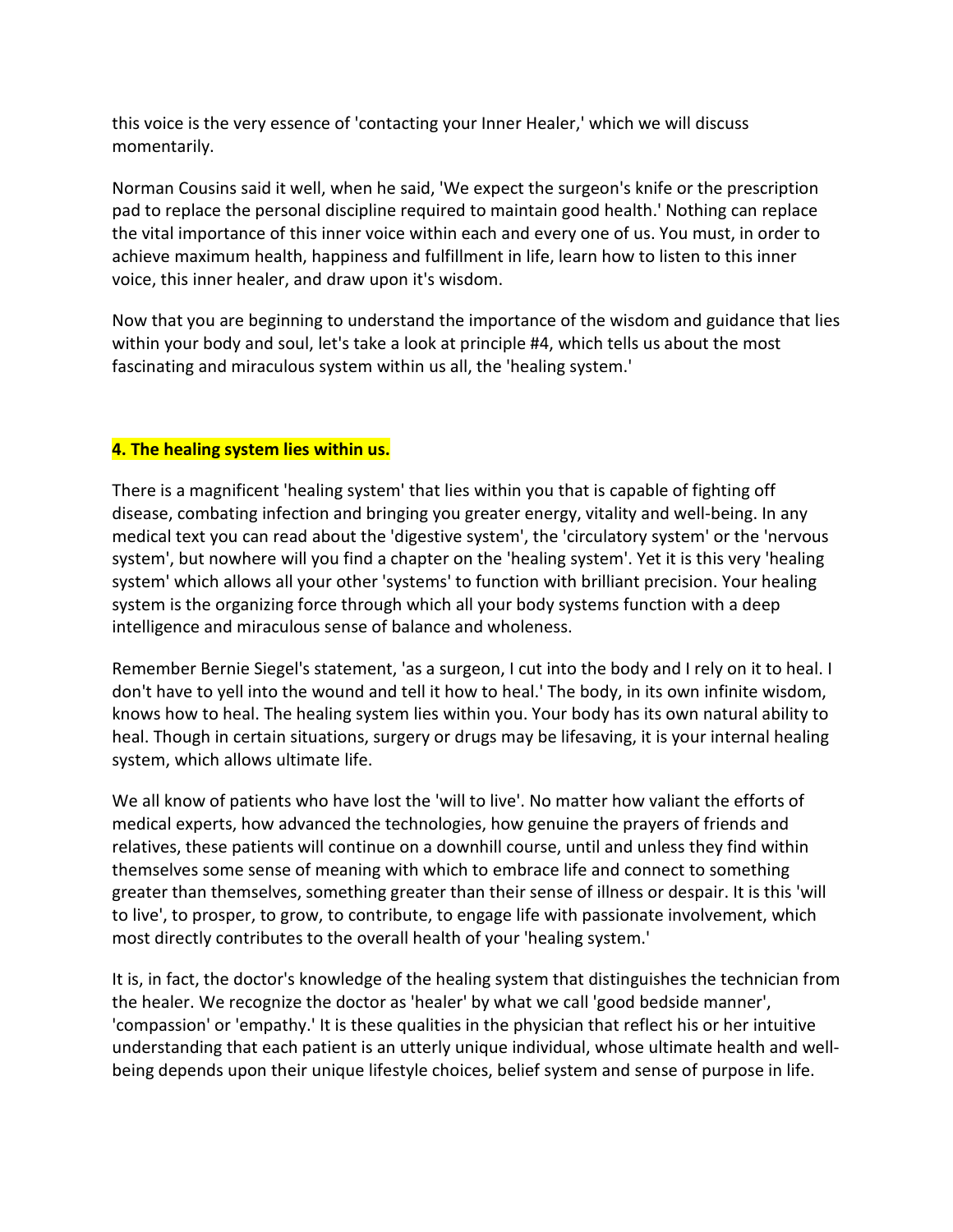'Healing' comes from the root word, 'whole', to be one. In searching out your own individual path for health and healing, you will inevitably embark on a journey that leads you into your own sense of wholeness, uniqueness and self-discovery. It is important to understand that no two patients are alike. In fact, two patients with the 'same' diagnosis of migraine headaches will, in most cases, require two completely different treatment plans, based on their own unique stresses, genetic background and lifestyle choices. So, in reality, two 'cases' of migraine are two different diseases.

It is for this reason that no physician can truly heal you unless you participate in your own recovery and treatment. Your belief system, your unique emotional make-up, your own unique physiology and biochemistry all impact your ability to get well and stay well. This is the reason why learning how to contact your inner healer is so vitally important to your well-being. Learning how to listen to the 'wisdom of your body' is at the very heart of attaining the level of physical health, emotional well-being, spiritual happiness and success in life that you seek.

Listening to your inner voice, your inner healer, helps you to know what you most need in your life, both at the level of your body and your soul. Listening to your Inner Healer is like having your own personal coach or mentor to guide you through the challenges and opportunities that life presents you. Your Inner Healer represents a source of divine guidance that can help you to nurture both your body, with its physical needs and your soul, with its spiritual needs.

Listening to your body helps you to know what you need in terms of rest, exercise, nourishment and activity. You body teaches you that you have limits, and respecting those limitations, gives you a new level of freedom and health within which to function optimally.

Listening to your soul helps you to know how you are needed. Your soul reminds you of the need to let go of that which you cannot control, to surrender to a higher power or a force of wisdom greater than yourself. Your soul reminds you that life is most meaningful when you give back to others the love, kindness, grace and healing that you have been so fortunate to receive. Your soul teaches you that love is limitless.

Contacting your Inner Healer places you in touch with a source of wisdom and clarity that can guide you in finding answers to the difficult health problems you may be having. Whether it be recurrent illness, stress, anxiety, pain, depression or the inability to get free from addictions to food, drugs, people or love, your Inner Healer holds the wisdom of your soul that can help you truly be free from unnecessary pain and illness.

When you learn to put aside your expectations, worries and fears, you will be able to access the quiet, peaceful place of wisdom within you. From this place you will be able to access the source of guidance and love that is available to you, to help you make the most wise and loving decisions to get you well, physically, emotionally or mentally.

To summarize, you have learned that your body has its own natural ability to heal. Though in certain situations, surgery or drugs may be lifesaving, it is your internal healing system that allows ultimate life. When you fully accept and express all parts of yourself (your physical,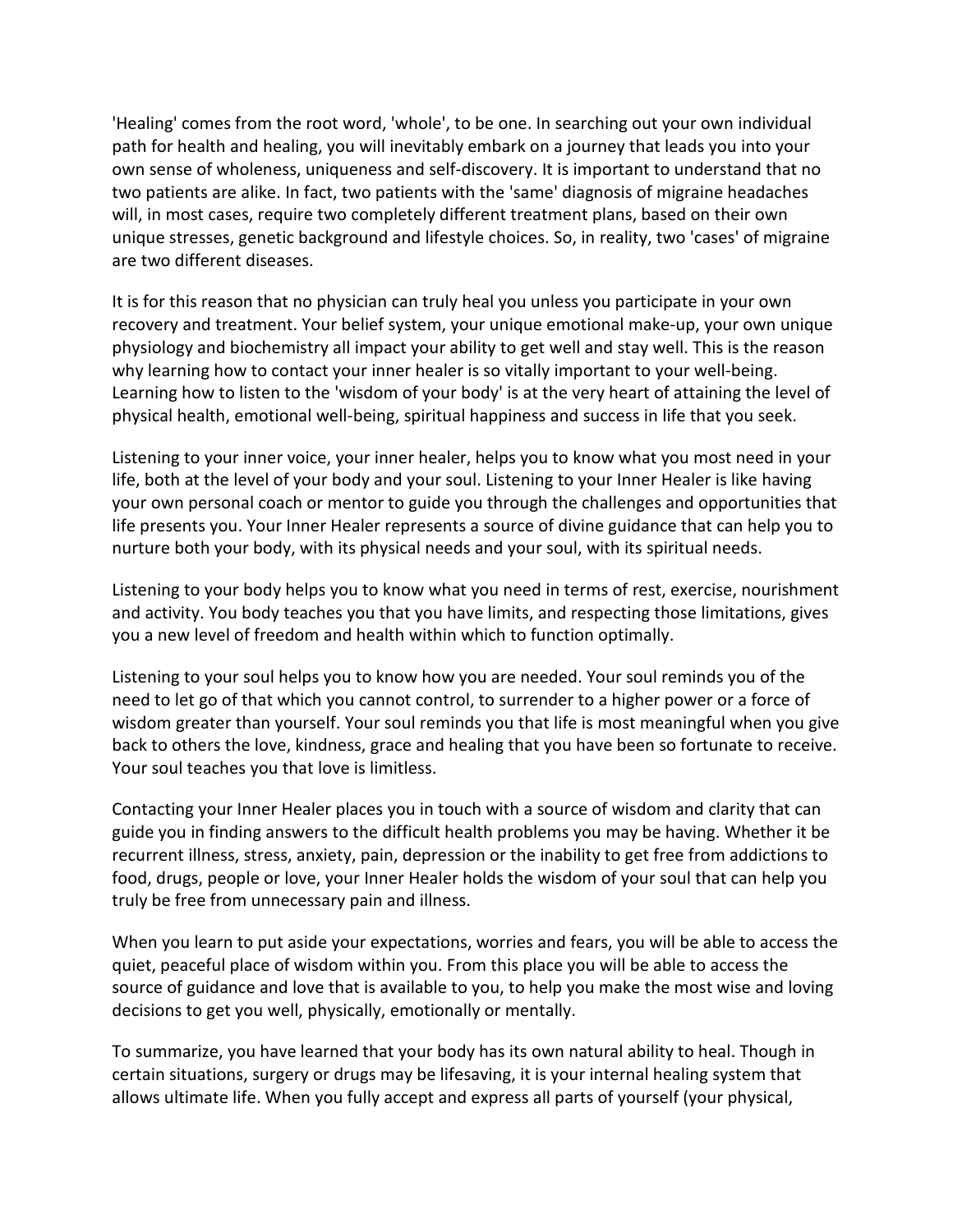mental, emotional and spiritual sides), the healing process is strengthened and optimal healing can begin.

It is so vitally important to understand that you have within you now the resources for healing. Every treatment modality, from antibiotics to surgery, only helps your own healing system do what it does best: keep you healthy, energetic and in balance. Should you forsake medications and surgeries? Absolutely not. These procedures are a vital part of your getting well. If you break a bone, you better put it in a cast for a while and give it time to heal. But don't get confused: external procedures, drugs, treatments or herbs are designed to help augment your body's own innate healing powers.

If your body is depleted and your will to live gone, no external treatment or procedure will bring you back to life. The great author and Yogi, Paramahansa Yogananda said, 'you can stuff wholesome food into a dead man's stomach but it will not bring him back to life.' Why? Because once the energy and life force of your healing system is gone, it is gone. Nothing physical will bring it back. This life force, this energy that sustains and repairs your body in every moment and in every molecule of your being is a spiritual force that remains a great mystery, and probably always will. Like any great force (e.g. gravity) it is invisible to our physical senses, but we can know it by the effect it has upon our physical body.

Just as an apple falling to the ground is evidence of gravity, so watching someone's positive attitude and belief effect a positive outcome in their illness is evidence of the life force, or healing system, in full action.

One of the greatest discoveries of the human potential movement is that as new realities are demonstrated, new capacities come into being. How many of you remember Roger Bannister? He was an Oxford medical student who was the first person to run the mile in under four minutes. He broke the 'four-minute barrier'. Until that time, it was believed that no human could break that barrier. No such reality was ever demonstrated. Now the most fascinating part of the story is that within 46 days of Bannister's breakthrough, John Landing broke the fourminute mile. And now, at this time, literally thousands of runners have broken the four-minute barrier. So you can see that as new realities are demonstrated, new capacities come into being.

Your challenge is to open yourself to the 'new realities' that have been demonstrated through recent advances in mind/body medicine and psychoneuroimmunology. These new medical disciplines are beginning to detail the many ways in which your thoughts, feelings, psychological and spiritual beliefs affect your physical health. By recognizing these 'new realities' of what is possible, you can begin to develop 'new capacities' for health, healing and greater well-being. These new capacities can help you to fully access your own healing system.

To better illustrate where this source of inner wisdom and guidance, known as your Inner Healer, comes from, Rachel Naomi Remen, M.D., a physician and healer in northern California, tells this wonderful story about an acorn.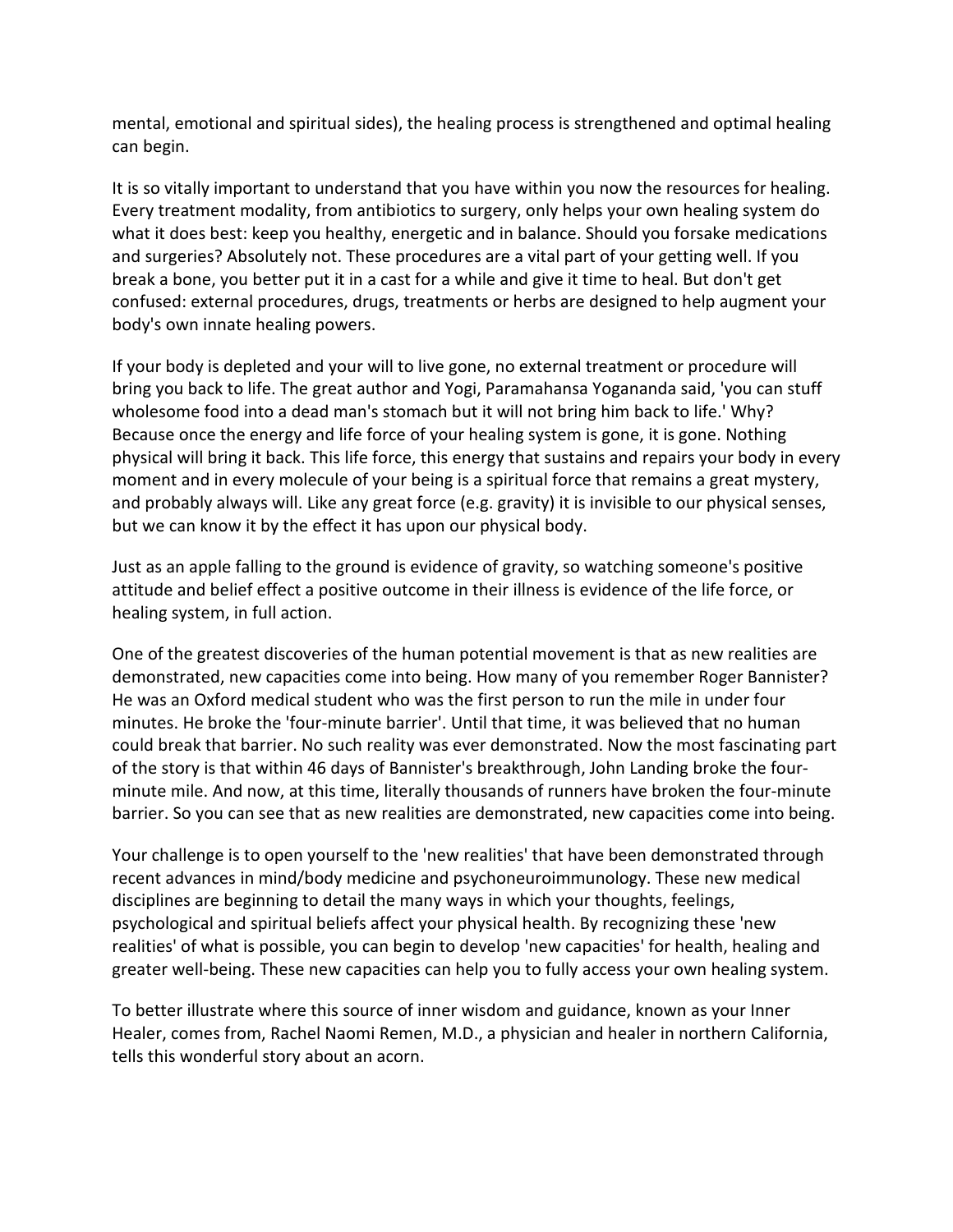For one moment, imagine an acorn trying to make sense of itself, trying to understand itself, by describing itself. It might say 'I'm about 1 inch long, flat on one side, pointed on the other, brown in color, hard to the touch, etc. etc.'. But this description fails to capture the true essence of the acorn. 'It's important to realize', Dr. Remen says, 'that an acorn cannot make sense of itself without knowing about the oak tree and without knowing that deep inside of itself, there is a mechanism waiting to unfold which knows exactly how to become that fullness of expression' of the oak tree. She says 'there is an impulse, a yearning in each one of us, towards our own wholeness', our own fullness of expression. It is this impulse, this yearning towards your own wholeness which leads you into the healing process.

It is this impulse, this inner wisdom that is your Inner Healer, which knows exactly how to become the fullness of being that is you. Let's now take a look at the fifth and final principle of maximal healing.

#### **5. To activate your internal healing system, you must participate in getting well.**

It is your participation in your own healing that fully activates your healing system. It is participation that turns your direction around, so that even if you are physically ill, you can begin to move in the healing direction, facing to the right in figure #1 above.

Participation requires that you develop a passionate involvement with life, that you find your very own meaning in illness and in health. Healing, in its essence, is an adventure in selfdiscovery.

Stephen Levine, author and healer, tells one of my very favorite stories about the importance of participation. He tells of a young intellectual who thought he could learn everything by reading. He read a book on architecture and became an architect. He read a book on astronomy and became an astronomer. He read a book on swimming and drowned!

You cannot read your way into greater health and healing, any more than reading about weight lifting will build strong muscles for you. You must exercise your healing system to make it strong and fit.

How can you begin to participate in achieving the level of health, happiness and success you desire?

How can you start drawing upon this incredible inner resource of wisdom, strength and healing that lies within you?

We've made it easy for you to get started. In conjunction with **NeilMD.com** and REP Technologies Publishers, I have created a guided imagery relaxation tape entitled, 'Contacting Your Inner Healer.'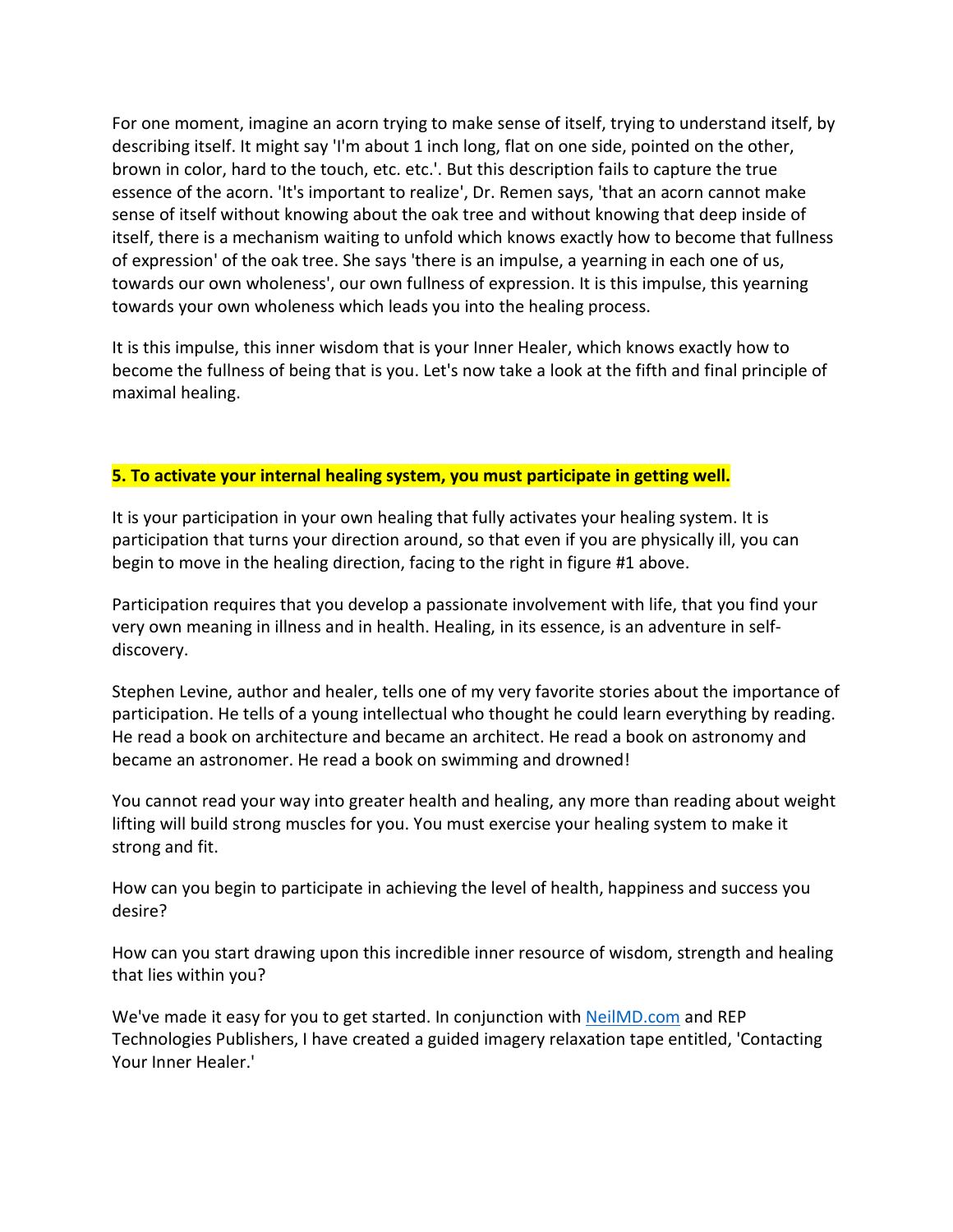This guided imagery exercise is designed to help you let go of your critical, strategic mind in order to access that still small quiet voice of wisdom within you, i.e. your inner healer. When you do this visualization again and again, you will develop a healthy and strong relationship with your Inner Healer, learning how to become more and more attuned to your own inner voice of wisdom, guidance and reason.

Can you think of any reason you would not want to seek the wisdom and guidance that lies within you already? No one else can do this for you. In 20 short minutes a day, you can listen to this guided imagery exercise over and over again, each time, building new and greater insights into who you are, how you can best heal, and what will give your life the sense purpose and direction you have been looking for.

Are there times, when try as you may, you just can't seem to stick with an exercise plan, a healthy diet or stop some unwanted bad habit that you have? The answer lies within you, in contacting your Inner Healer. Learning how to contact this source of inner wisdom and guidance will help you achieve the level of inner strength and resolve you need to overcome the obstacles in your life and turn them into unprecedented opportunities for growth. You will need your Inner Healer to guide you on the way.

Deepak Chopra says, 'We are all co-creators of reality . . . our goal in life is not just to be bright, alert or imaginative, but to shape existence itself. It becomes every person's choice to take responsibility for his own inner reality.'

Don't you want to begin shaping your reality into the life that you have dreamed about? Be it greater physical health, financial success, emotional fulfillment or spiritual progress, you are in charge of your own destiny. When you draw upon the inner wisdom and guidance that is available to you now in the form of your Inner Healer, you can begin to access a true and deep source of energy and trueness of purpose that can guide you toward your dreams.

Norman Cousins says, 'The human spirit can't be diagrammed or dissected; it can't be seen by tomographic scanner and it can't be represented by numbers on a medical chart. Yet it is the most identifiable feature of human uniqueness. Unless it is understood and respected, all other facts are secondary.'

Your Inner Healer represents the very essence of the human spirit. Within you right now, you have the wisdom to know and understand why you are here and what you are here to accomplish in your life. This is the power of learning how to contact your Inner Healer. It represents the essence of who you are and holds within it, like the acorn, the yearning and impulse to help you become the fullness of expression of all that you are capable of becoming.

Don't wait another day. If you want to begin living the life that you dream of, and achieve the level of physical health, emotional well-being, financial success and spiritual growth you dream of, don't wait another day.